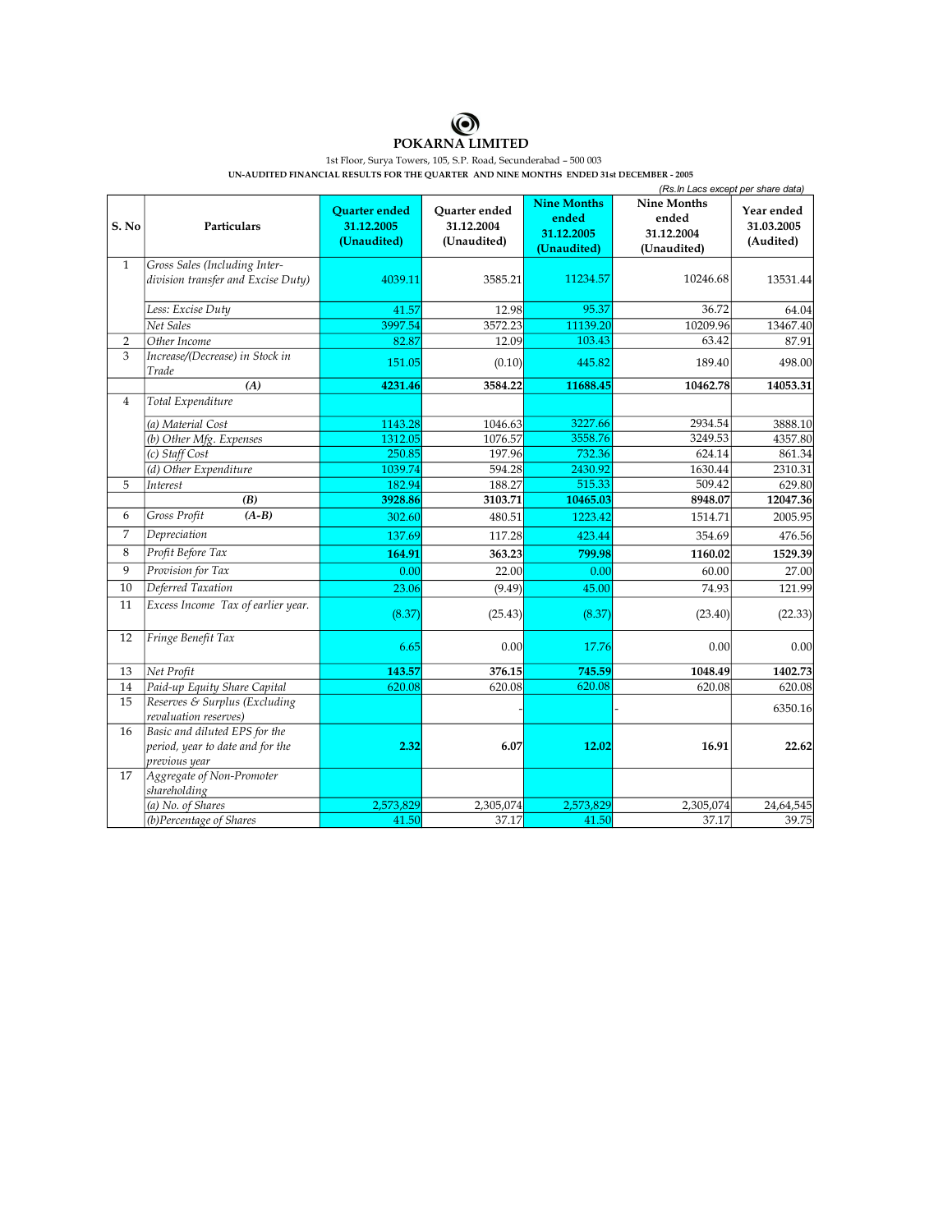|                                                                 |                                                   |                                                   |                                                          |                                                          | (Rs. In lacs)                         |
|-----------------------------------------------------------------|---------------------------------------------------|---------------------------------------------------|----------------------------------------------------------|----------------------------------------------------------|---------------------------------------|
| <b>Particulars</b>                                              | <b>Ouarter</b> ended<br>31.12.2005<br>(Unaudited) | <b>Ouarter</b> ended<br>31.12.2004<br>(Unaudited) | <b>Nine Months</b><br>ended<br>31.12.2005<br>(Unaudited) | <b>Nine Months</b><br>ended<br>31.12.2004<br>(Unaudited) | Year ended<br>31.03.2005<br>(Audited) |
| 1. Segment Revenue                                              |                                                   |                                                   |                                                          |                                                          |                                       |
| a) Granites                                                     | 3695.44                                           | 3456.95                                           | 10271.19                                                 | 10043.41                                                 | 13165.50                              |
| b) Apparels                                                     | 343.66                                            | 128.26                                            | 963.39                                                   | 204.86                                                   | 365.95                                |
| Gross turnover                                                  | 4039.10                                           | 3585.21                                           | 11234.58                                                 | 10248.27                                                 | 13531.45                              |
| Less : Inter-segment transfers                                  | 0.00                                              | 0.75                                              | 9.85                                                     | 3.86                                                     | 3.86                                  |
| Less : Excise Duty recovered on sales                           | 41.57                                             | 12.98                                             | 95.37                                                    | 36.72                                                    | 64.04                                 |
| Net turnover / Income from operations                           | 3997.53                                           | 3571.48                                           | 11129.36                                                 | 10207.69                                                 | 13463.55                              |
| 2. Segment Results                                              |                                                   |                                                   |                                                          |                                                          |                                       |
| a) Granites                                                     | 736.21                                            | 582.02                                            | 1986.08                                                  | 1826.39                                                  | 2392.42                               |
| b) Apparels                                                     | (388.36)                                          | (30.52)                                           | (670.77)                                                 | (156.64)                                                 | (233.23)                              |
| Total                                                           | 347.85                                            | 551.50                                            | 1315.31                                                  | 1669.75                                                  | 2159.19                               |
| Less : i) Interest                                              | 182.94                                            | 188.27                                            | 515.33                                                   | 509.73                                                   | 629.80                                |
| ii) Other un-allocable                                          | 0.00                                              | 0.00                                              | 0.00                                                     | 0.00                                                     | 0.00                                  |
| Total Segment Profit Before Tax                                 | 164.91                                            | 363.23                                            | 799.98                                                   | 1160.02                                                  | 1529.39                               |
| Less: i) Provision for current tax                              | 0.00                                              | 22.00                                             | 0.00                                                     | 60.00                                                    | 27.00                                 |
| ii) Provision for deferred tax                                  | 23.06                                             | (9.49)                                            | 45.00                                                    | 74.92                                                    | 121.99                                |
| iii) Fringe Benefit Tax                                         | 6.65                                              | 0.00                                              | 17.76                                                    | 0.00                                                     | 0.00                                  |
| iv) Excess Income Tax of earlier year                           | (8.37)                                            | (25.43)                                           | (8.37)                                                   | (23.40)                                                  | (22.33)                               |
| Profit after tax                                                | 143.57                                            | 376.15                                            | 745.59                                                   | 1048.49                                                  | 1402.73                               |
| 3. Capital Employed (Segement<br>Assets - Segement Liabilities) |                                                   |                                                   |                                                          |                                                          |                                       |
| a) Granites                                                     | 7204.31                                           | 6073.81                                           | 7204.31                                                  | 6073.81                                                  | 6248.72                               |
| b) Apparels                                                     | 839.99                                            | 961.68                                            | 839.99                                                   | 961.68                                                   | 1004.99                               |
| Other Unallocable<br>c)                                         | 11.50                                             | 11.50                                             | 11.50                                                    | 11.50                                                    | 11.50                                 |
| <b>Total Segment Capital Employed</b>                           | 8055.80                                           | 7046.99                                           | 8055.80                                                  | 7046.99                                                  | 7265.21                               |

**Note:**

1. The above unaudited financial results have been reviewed by the audit committee and approved by the Board of Directors at its meeting held on 28th January, 2006.

**2.** *Previous figures have been regrouped/rearranged wherever necessary.*

*3. The company have received 6 investor complaints durig the quarter which were immediately attended to. The company had no investor complaints lying unresolved at the beginning or at the end of the quarter.* 

*4 . The Granite division of the Company had an EPS of Rs. 26.34 as at 31st December, 2005*

**5**. *Expenditure incurred inrespect of promotion and development of apparel brand 'Stanza' to the tune of Rs.526.66 Lacs for the nine months ending 31.12.2005 ( Rs 352.97 lacs for the quarter ended 31.12.2005) have been charged to the revenue sequel to AS26 issued by ICAI.* 

**SD/ Date : 28th JANUARY, 2006 CHAIRMAN & MANAGING DIRECTOR Place: SECUNDERABAD GAUTAM CHAND JAIN**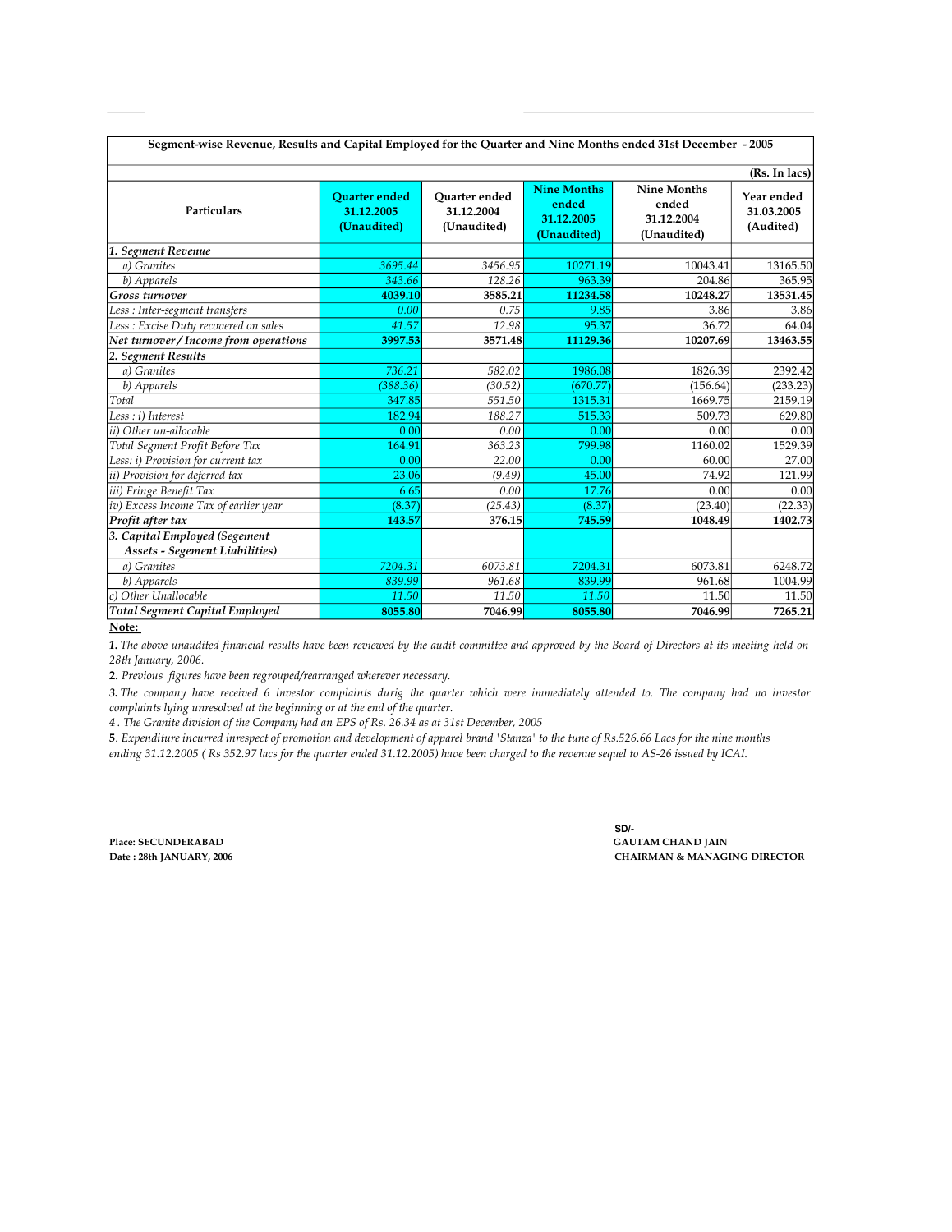|                                      | <b>Nine Months</b> | Quarter   |
|--------------------------------------|--------------------|-----------|
|                                      | 31.12.05           | 31.12.05  |
| <b>Material Consumed</b>             | 322766228          | 114327894 |
| <b>Result Figure</b>                 | 3227.66            | 1143.28   |
| <b>Other Manufactuirng</b>           |                    |           |
| Man & Qry Exp                        | 332314912          | 126338093 |
| Trading                              | 23560769           | 4867176   |
| <b>Result Figure</b>                 | 3558.76            | 1312.05   |
| <b>Staff Cost</b>                    | 73235963           | 25084612  |
| <b>Result Figure</b>                 | 732.36             | 250.85    |
| <b>Other Man Expn</b>                |                    |           |
| Admin                                | 31421727           | 11774809  |
| S & D Exp                            | 211706289          | 92087689  |
| <b>Prior Period</b>                  | $-35796$           | 111639    |
| <b>Result Figure</b>                 | 2430.92            | 1039.74   |
| Depreciation                         | 42343514           | 13768779  |
| <b>Result Figure</b><br><b>Sales</b> | 423.44             | 137.69    |
| Sales                                | 1112934902         | 399753986 |
| Inter division transfer              | 984692             | 0         |
| <b>Result Figure</b>                 | 11139.20           | 3997.54   |
| Increase/Decrease in Stock           | 44581704           | 15105026  |
| <b>Result Figure</b>                 | 445.82             | 151.05    |
| Interest                             | 515.33             | 182.94    |
| <b>Provision for Taxes</b>           | 62.77              | 29.71     |

## **Deferred Taxes**

SEGMENT

|                       | <b>Nine Months</b> |           |           | <b>Qtrs</b> |
|-----------------------|--------------------|-----------|-----------|-------------|
|                       | Granite            | Apparel   | Granite   | Apparel     |
| <b>Sales</b>          | 1027118275         | 96338692  | 369544351 | 34366387    |
| Inter Unit            | 984692             | 0         | 0         |             |
| <b>Result Figure</b>  | 10281.03           | 963.38692 | 3695.44   | 343.66387   |
| <b>Excise Duty</b>    | 5706536            | 3830838   | 2496324   | 1660428     |
| <b>Result Figure</b>  | 57.07              | 38.30838  | 24.96     | 16.60428    |
| <b>Inter Division</b> | 984692             | 0         | 0         |             |
| <b>Result Figure</b>  | 9.85               | 0.00      | 0.00      |             |